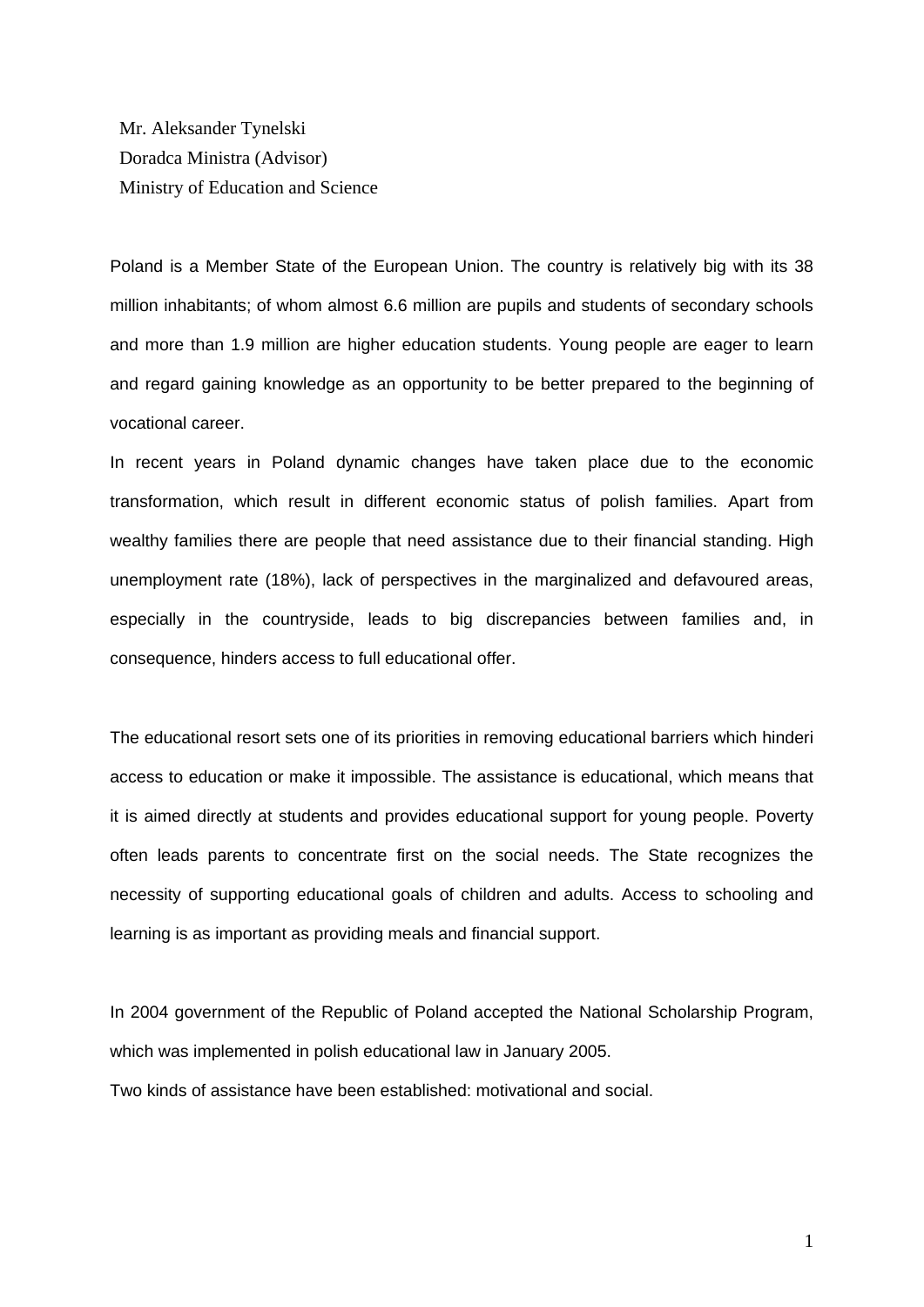Social assistance is aiming at providing equal opportunities to students from different communities, reducing differences in access to education and providing access to higher education institutions. It consists of social security (scholarship) and "circumstantial subvention". Social scholarships are granted yearly to about 210 000 students.

Circumstantial subvention can be granted to students, who due to the force majeure find themselves in a difficult financial situation. Such financial support is provided to about 100 000 students/year.

Accommodation / lodging assistance. Providing accommodation is a substantial form of assistance for students from outside the city. The head of the school or academic centre can dismiss student of all or some charges due to the difficult financial situation. Almost 120 000 students uses the accomodation in bourses and university lodgings.

The government programme of equal opportunities for pupils "student's equipment" (wyprawka szkolna) is aimed at reducing poverty limitations at the beginning of school career. It consists of providing new pupils with course books, manuals and other equipment free of charge. Every year about 133 pupils are covered by the programme.

Motivational support, aimed at supporting students with excellent academic potential are:

- Scholarships for learning results, awarded by the head of the school 35 000 students/year
- Scholarship from Prime Minister for students with excellent skills and potential. It can be granted yearly to 1 student from a given school. It enables passing one's final exams. It is granted to 5 800 students/year.
- Scholarship from Ministry of Education is given to the finalists of international or national competitions, tournaments etc. every year to about 300 students

2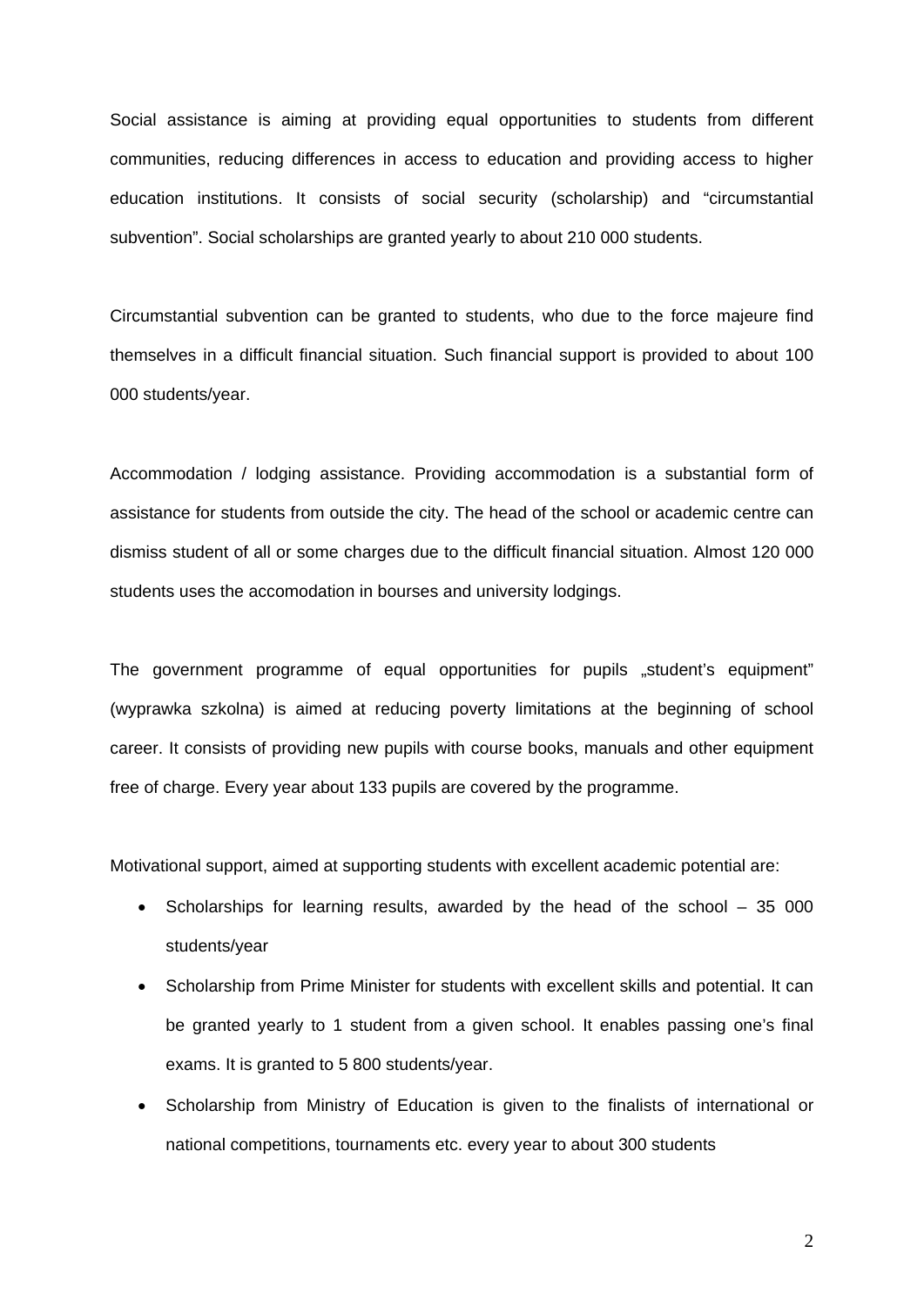• Scholarship from Ministry of Culture can be granted to a student of art school. Every year it is awarded to about 70 students.

More than 217 000 people, including 179 000 pupils and 38 000 students of higher education institutions have used so far the scholarships within the measure 2.2. "*Providing equal opportunities in education through scholarships*" of the Integrated Programme of the European Regional Development Fund.

The scholarship is granted for the learning period of a given school/adademic year, but no longer than 10 months. It is granted in material form (for example funding coursebooks for students, funding accommodation, meals, etc. ) or in the form of refunding learning expenses (for example course books and dictionaries for secondary schools and higher education units, higher education payments, in the system of daily, weekly, evening studies and individual course of studies.)

Financial assistance for students includes different scholarships and subventions.

Another form of assistance for higher education students only are student credits, introduced in 1998 as a means of widening access to higher education. Student credits are provided by commercial banks with the partly funding of interest from the State budget.

In 2006 two new state programmes promoting euqal access to education are launched:

**1.** Support of development and implementation of regional and local programmes promoting equal access to education of children and young people (2006), "*Activation and support of local authority units aiming at financial educational assistance*". The goals of the programme

3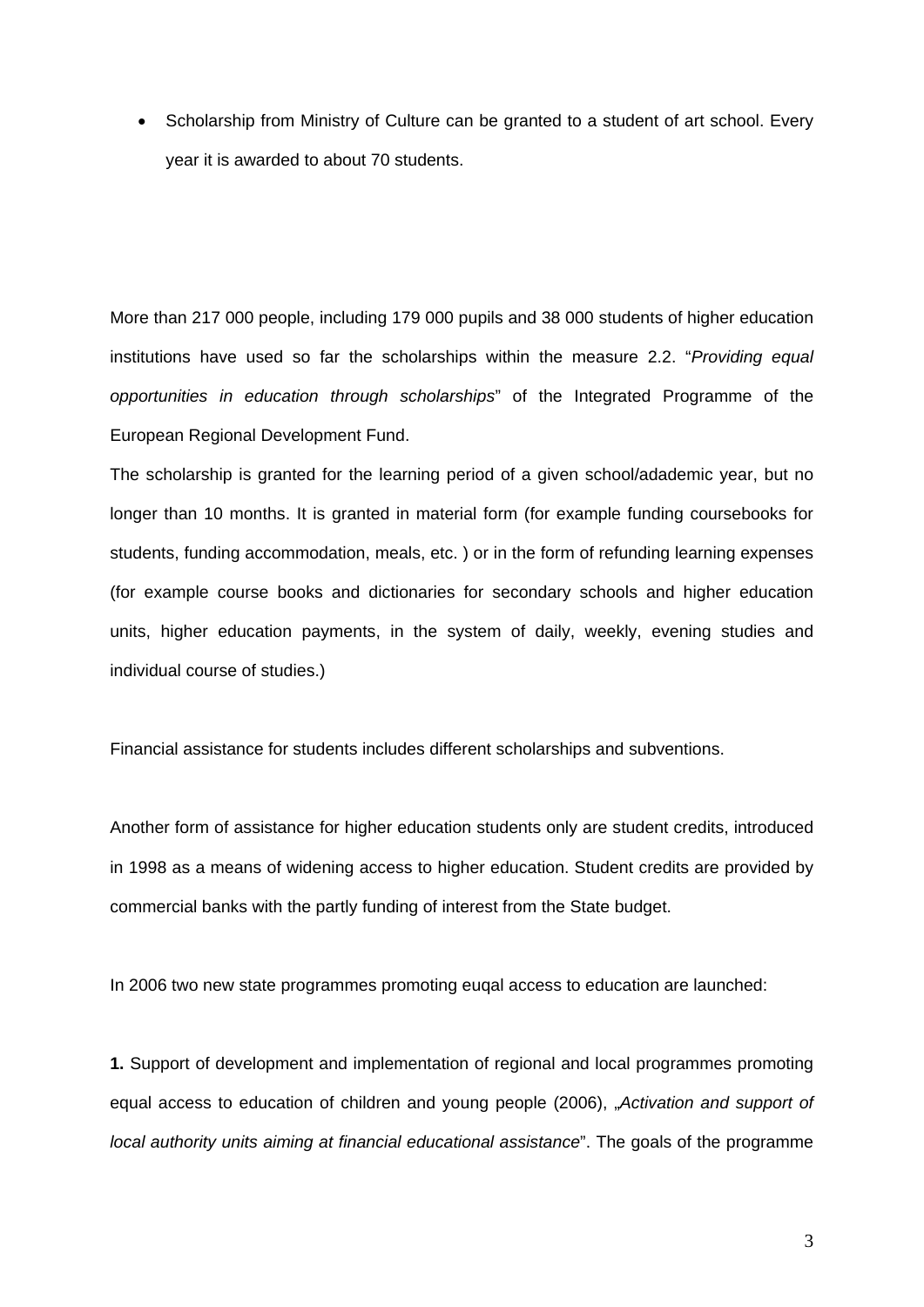are diminishing poverty, prevention of indifference and passivity, and promotion of active civic attitudes.

**2.** Programme of promoting equal educational opportunities for students from the families of the former state-owned agricultural enterprises (PGR) for years 2006-2008. The programme covers the children of secondary schools, enabling them to pass their final exam. In 2005 the programme covered as much as 48 000 students. In 2006 their number is to be the same. The assistance can be aimed at funding:

- 1) meals;
- 2) accommodation;
- 3) transport to school;
- 4) course books and materials;
- 5) necessary clothes and shoes;
- 6) per diem;
- 7) other expenses on education, such as:
	- a) language learning and other additional courses,
	- b) membership in students' clubs and learning associations,
	- c) school trips

Many actions providing equal opportunities for children and young people are organized by NGOs, i.e. in the scope of tasks commissioned by the state administration to the units from outside the public funding sector. In 2005 NGOs organized summer holidays for as much as 15 000 children and young people.

To prepare young people to the labour market projects were launched promoting different forms of professional activity to increase employability, including self-employment and learning entrepreneurship skills.

In 2005 20 summer language holiday courses were organized.